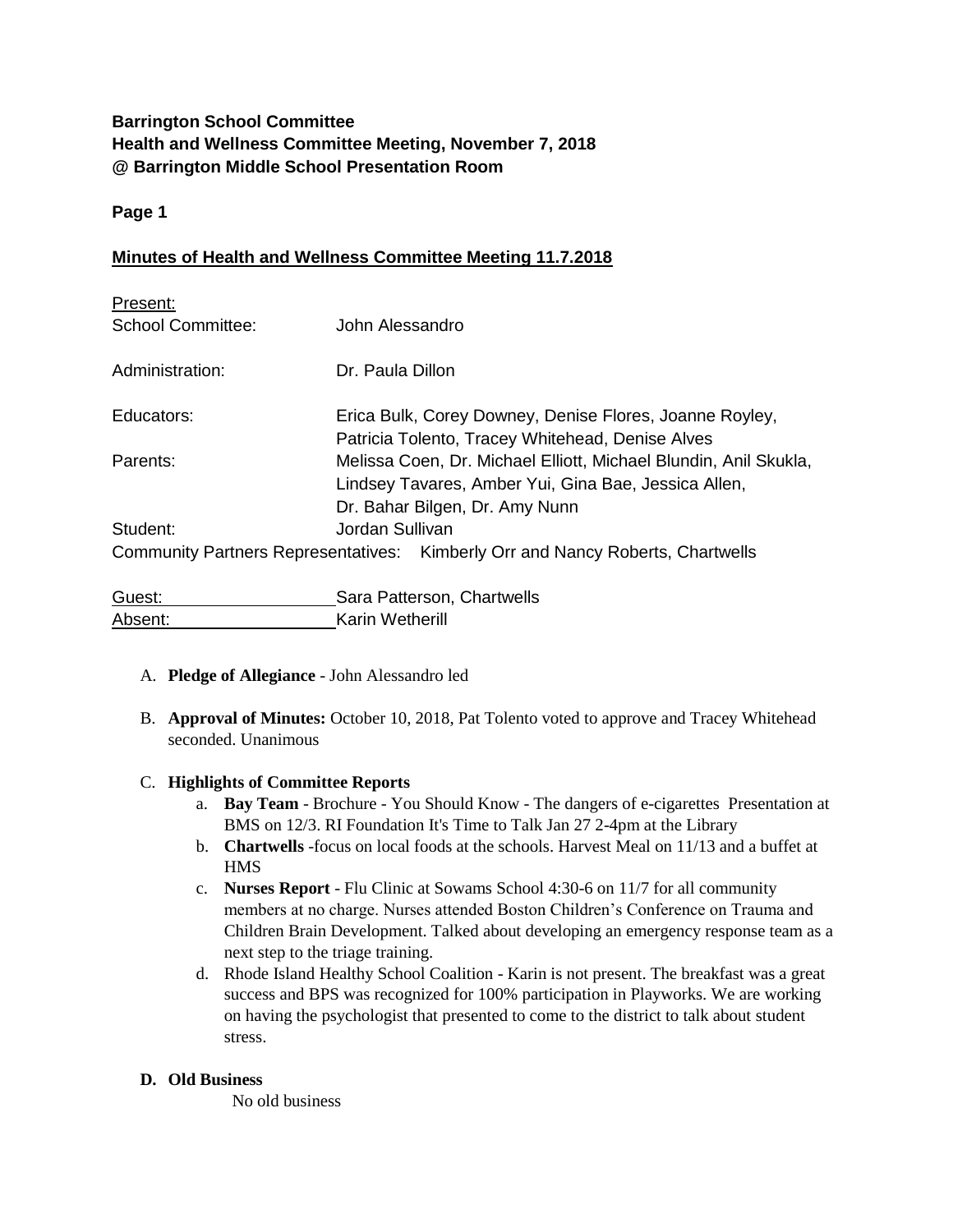#### **Page 2**

## **Barrington School Committee Health and Wellness Committee Meeting, November 7, 2018 @ Barrington Middle School Presentation Room**

#### **Minutes of Health and Wellness Committee Meeting 11.7.2018**

#### **New Business**

- a. **Chartwells Menu** Presentation by Sara Patterson, the dietician from Chartwells. Also Kim the food service representative and Nancy Roberts, the regional dietician. The menu and the nutrition labels are available through [Nutrislice.](https://barringtonschools.nutrislice.com/) ⅓ of the daily requirements. 5 components must be provided. We provide an offer vs. serve program. We must meet the weekly requirement not the daily requirements for the subgroups. Offer vs. serve is to prevent waste and to increase student choice. Parents indicate that the way things are offered matter. BPS will be looking at that with the Smarter Lunch Scorecard to address how student choose based on how items are placed and signage.
	- i. Protein
	- ii. Grain whole grains
	- iii. Vegetables Chartwells will provide the vegetable subgroup list. There is a cold fresh/raw vegetable each day and then a hot which may be frozen or canned. Middle School and High School also have an extra-extra station to meet the subgroups through student choice.
	- iv. Dairy
	- v. Fruit
- b. Chartwells uses the guidelines to create the menus. They receive subsidies to help support the program and Chartwells decides what to accept. The list is provided by the State for Chartwells to select from for the menu development. Parent questions how much we receive for subsidies and questions why we still offer chocolate met. Parents also ask about removing some of the breakfast items and snack items as junk food items. Chartwells indicates that we can work together to rework the menus, but can't commit to making 100% changes.
- c. Snack guidelines competitive food and beverage guidelines. In RI snacks can only be whole or cut fruit, a fruit or vegetable side dish at the elementary school. Elementary can only receive milk and water. There are options including seltzer etc at the middle and high. There is a [Smart Snack Calculator](https://foodplanner.healthiergeneration.org/calculator/) that is used. Chartwells is required to use the guidelines when ordering. Today we can create a plan for moving forward.
- d. Doug Fiore is the liaison to Chartwells. Mike Messore recommends a work group to work out a plan regarding the lunch program. A parent suggests a standing lunch menu committee, but Chartwells indicates that this would be a challenge because it is an ongoing process that includes required recipes that address allergies. A parent suggests looking at the International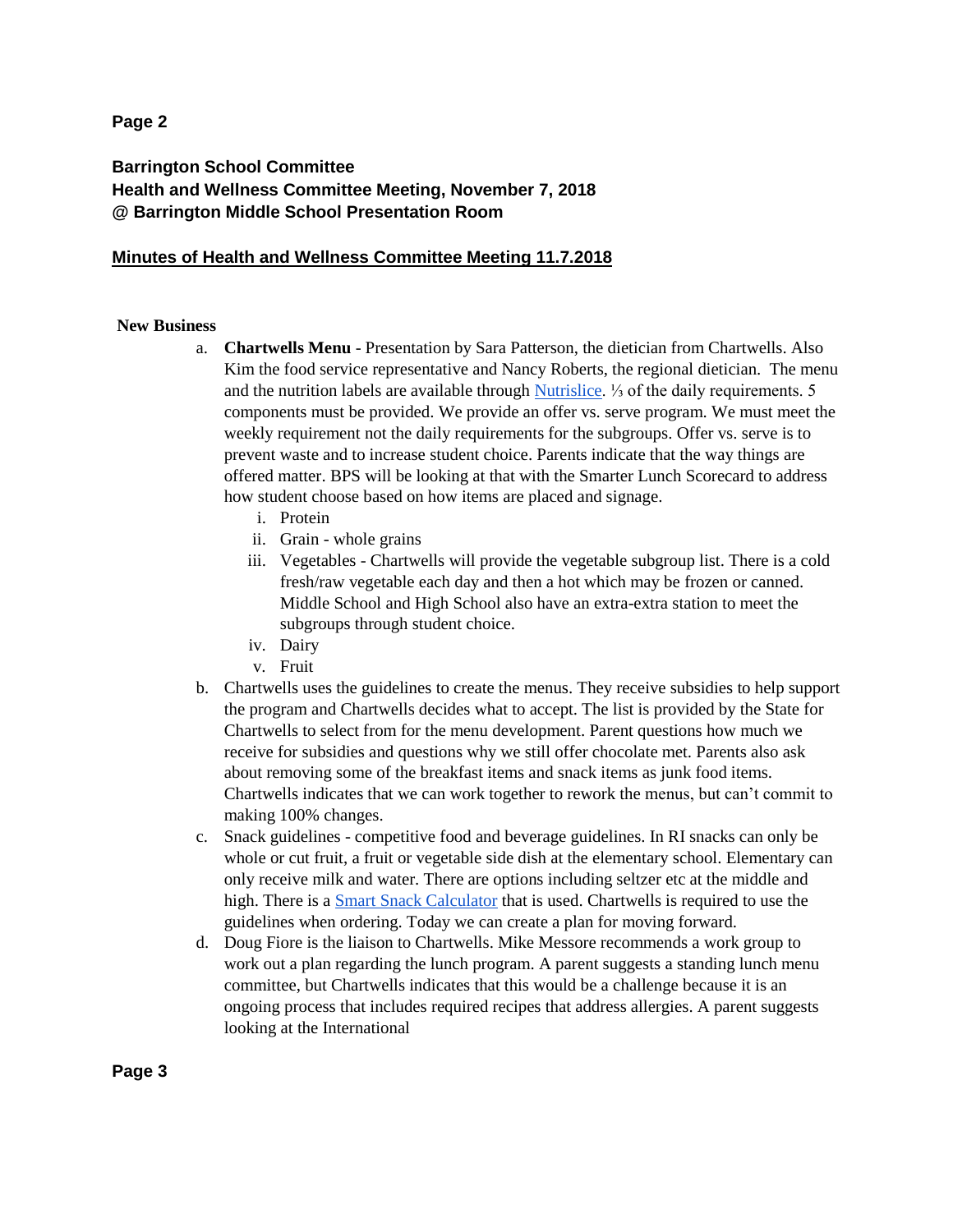## **Barrington School Committee Health and Wellness Committee Meeting, November 7, 2018 @ Barrington Middle School Presentation Room**

## **Minutes of Health and Wellness Committee Meeting 11.7.2018**

e. Charter School lunch program such as Meatless Mondays, Try It Tuesdays (healthier new items with an I try it sticker), milk only once a week. Chartwells just took over that school. They also do no lunch meats or processed meats. Chartwells is working on [Menus of Change](http://www.menusofchange.org/) to include healthier choices on the menus. They have a five-week rotating menu to allow for ordering and to try new things with the students. Research shows that children need at least 20 neutral exposures is what increases student healthier choice.

f. School Lunch – Smarter Lunch Scorecard – Cornell University - to be included in the subcommittee meeting. Only the middle school reached the gold level and the scorecards can be included

Parent requests motion to have a subcommittee to work with Chartwells, another parent seconds, and is passed. Chartwells expressed willingness.

A parent wonders about the choice patterns of students. Parents can see the data in Myschoolbucks. Parents who don't use MySchool Buck can still access and view their child's purchases.

77% of students are buying chocolate vs standard and parents would like to know what is happening with snack purchases. The issue is added sugar amounts and that is one of the areas that need to be addressed. Another parent wants more information about what counts as a grain - intact vs as included.

Discussion that BPS are able to move beyond the USDA requirement. USDA indicates that any snack item that is 35% or less of sugar is allowable.

Paula recommends that an application goes out to the health and wellness committee to apply to be on the school lunch menu.

Parents asked about artificial sweeteners - Chartwells indicates that it is not allowed in RI. Chartwells will ask for a formulation form and will get clarification.

A parent asked about Styrofoam trays. The middle school does not use the styrofoam. BPS needs to repair the dishwashers for plastic trays. BPS is also looking at moving to the trays that are in the middle school. There is an equipment cycle for replacement.

A parent also expressed a concern regarding the length of school lunches creating stress.

Parent requests paper agendas and printouts of all materials for future meetings

#### **Page 4**

**Barrington School Committee Health and Wellness Committee Meeting, November 7, 2018 @ Barrington Middle School Presentation Room**